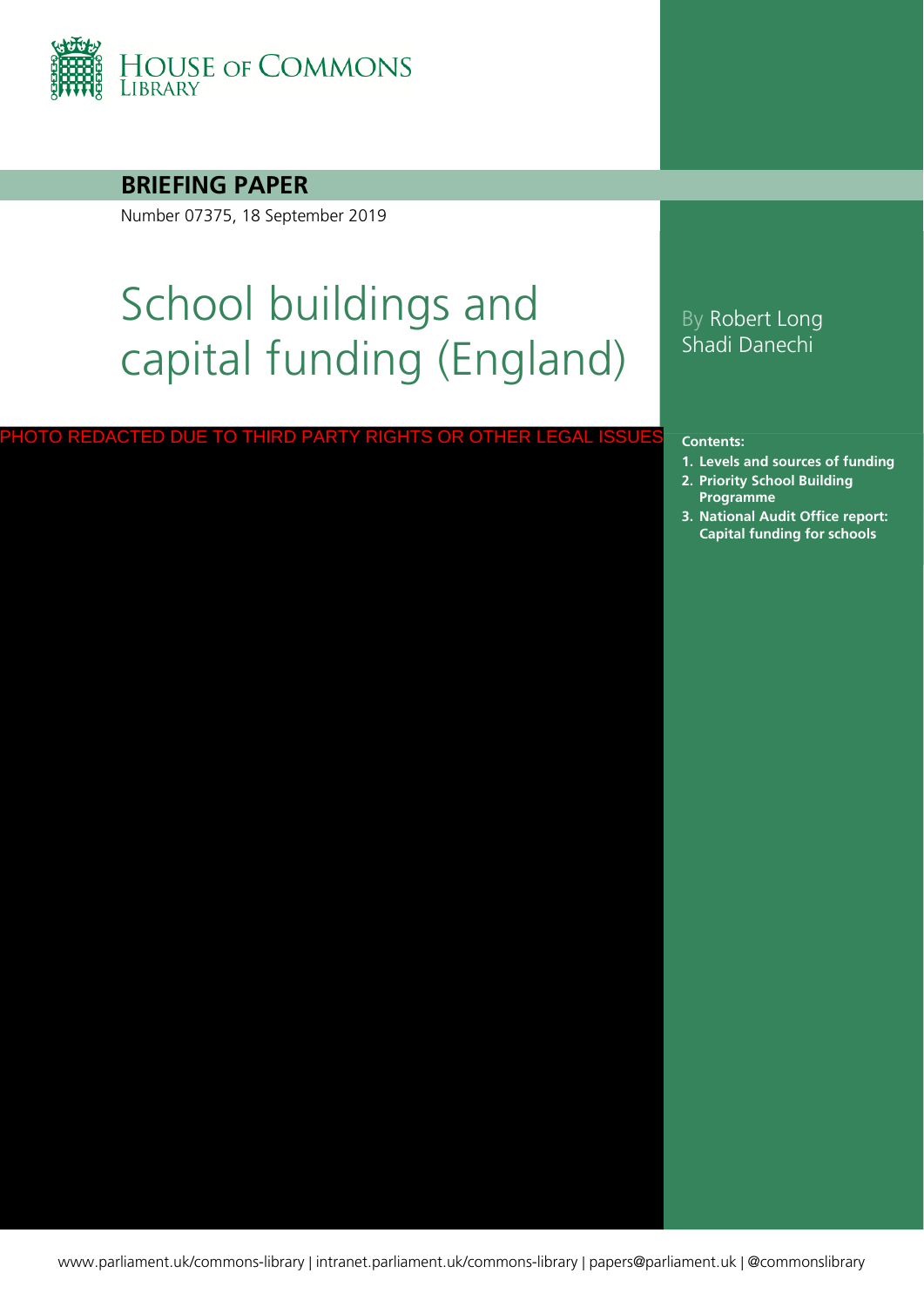# **Contents**

| <b>Introduction</b> |                                                                                                                                                                                                                                                                                                                                                  |                                      |  |
|---------------------|--------------------------------------------------------------------------------------------------------------------------------------------------------------------------------------------------------------------------------------------------------------------------------------------------------------------------------------------------|--------------------------------------|--|
| 1.                  | Levels and sources of funding<br>Duties on local authorities to provide school places<br>Basic Need funding for local authorities<br>School condition funding<br>Capital maintenance funding and support for multi-academy trusts (MATs)<br>Healthy Pupil Capital Fund (2018-19)<br>Targeted Basic Need Programme (2013-15)<br>Other information | 4<br>4<br>5<br>6<br>7<br>7<br>8<br>9 |  |
| 2.<br>2.1<br>2.2    | <b>Priority School Building Programme</b><br>Development of the PSBP<br>Education Committee evidence session                                                                                                                                                                                                                                     | 10<br>10<br>11                       |  |
| 3.                  | <b>National Audit Office report: Capital funding for schools</b>                                                                                                                                                                                                                                                                                 | 13                                   |  |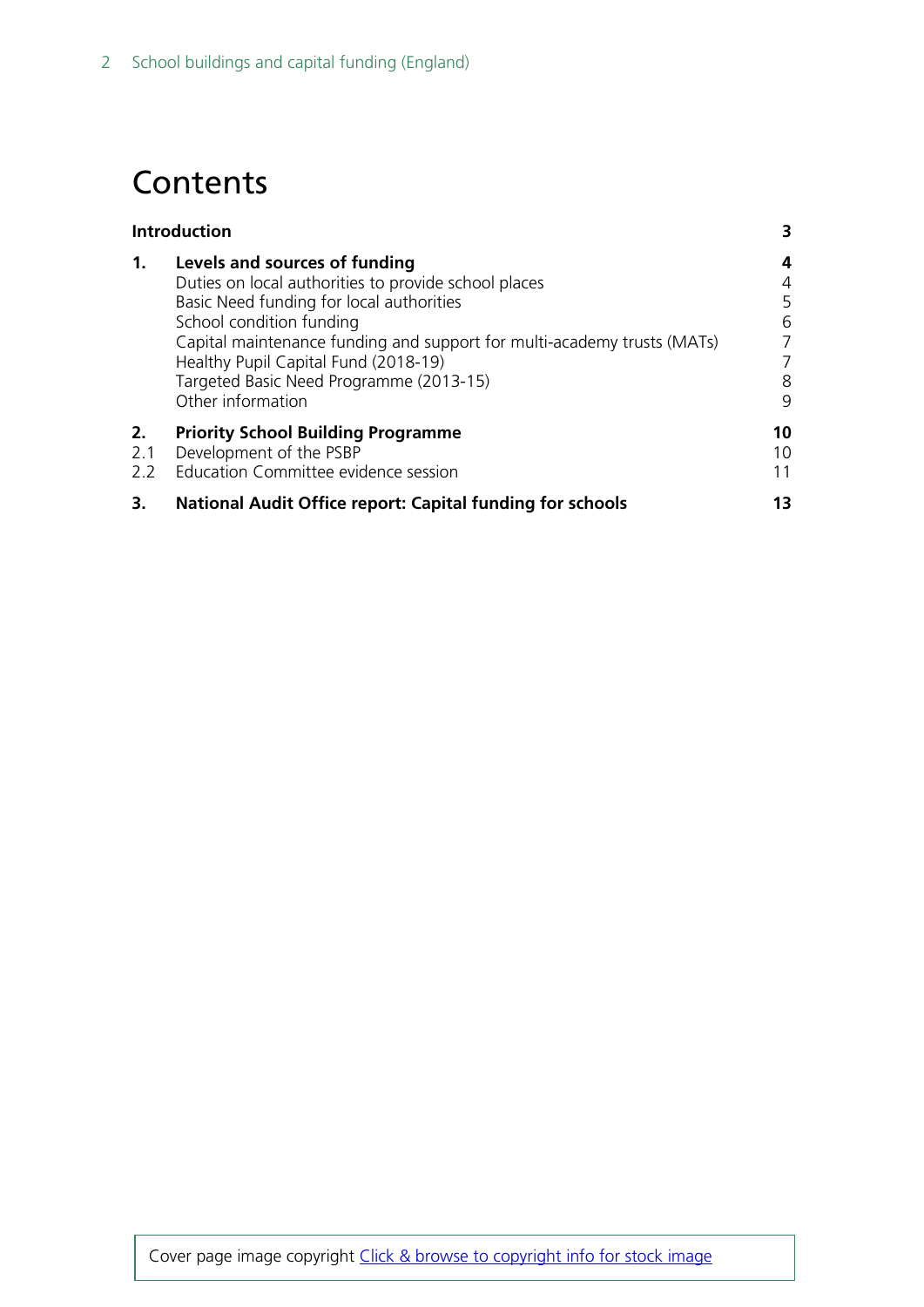# <span id="page-2-0"></span>Introduction

This paper provides information on the levels of funding available for capital projects in English schools, as well as on the streams of funding schools may access. The Priority School Building Programme, implemented by the Coalition Government as a replacement for the previous Building Schools for the Future programme, is discussed in a separate section.

The paper also includes an overview of the National Audit Office report on capital funding in schools, published in February 2017.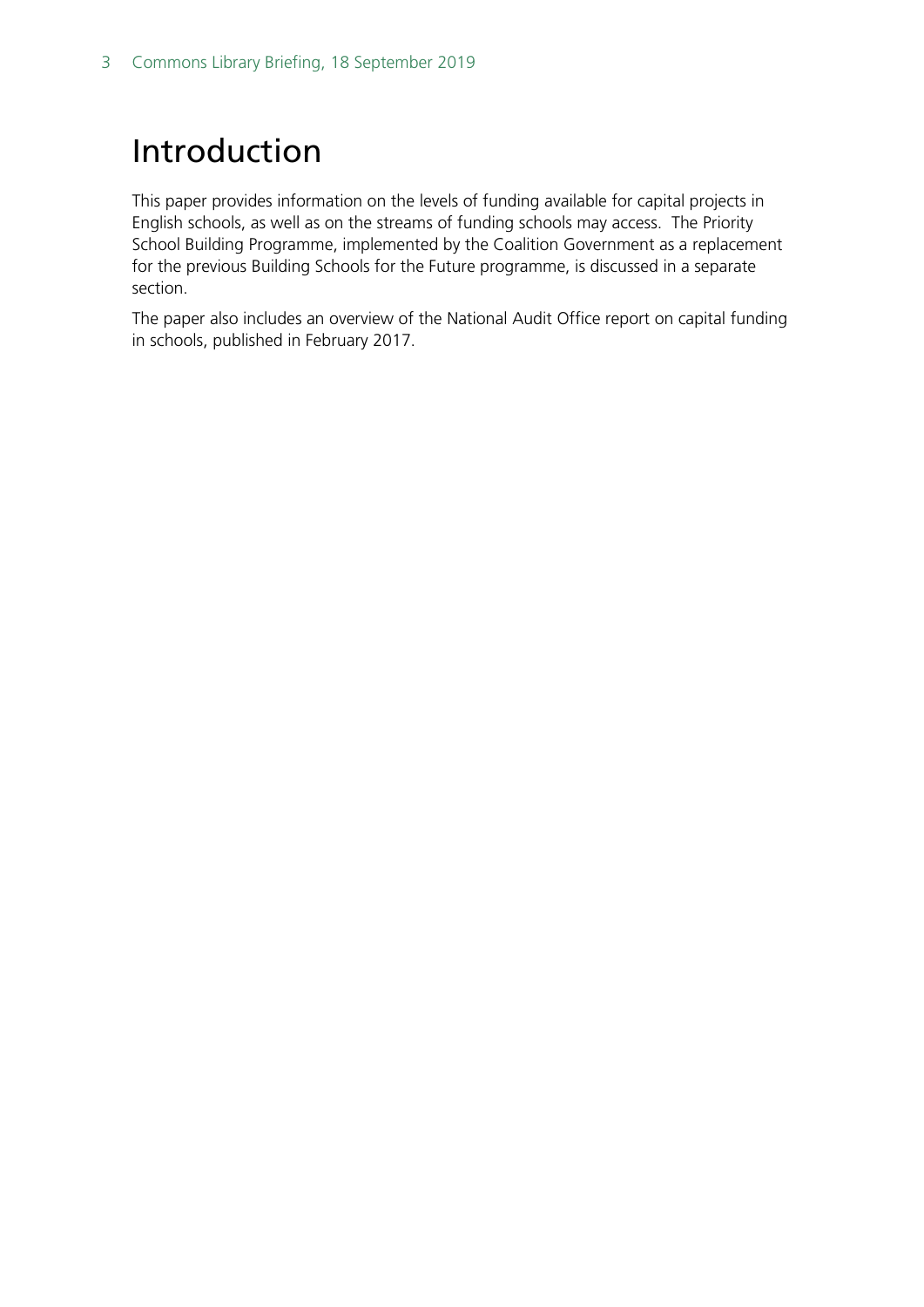# <span id="page-3-0"></span>1. Levels and sources of funding

The real level of capital spending by the Department of Education<sup>[1](#page-3-2)</sup> fell from £8.8 billion in 2009-10 to a low of £4.6 billion in 2013-14. It has since increased and reached a real level high of £5.9 billion in 2015-16 before declining again to £5.3 billion in [2](#page-3-3)018-19.<sup>2</sup> Between 2009-10 and 2018-19, capital spending declined by 31% in cash terms and 40% after adjusting for inflation.

The 2015 spending review set out the department's capital budget up to 2019-20, when it is planned to decrease further to £5.0 billion. This figure would be worth 33% less than the 2009-10 level in cash terms and 44% less after adjusting for inflation.[3](#page-3-4)





### <span id="page-3-1"></span>Duties on local authorities to provide school places

Local authorities have a duty to ensure that there are sufficient school places in their area, and parents can make representations about the supply of school places. Local authorities must respond to such representations under Section 14A of the *Education Act 1996*, which was inserted by Section 3 of the *Education and Inspections Act 2006*.

Nick Gibb, the Schools Minister, set out local authority responsibilities in response to a Parliamentary Question in 2011:

It is the responsibility of each local authority to manage the supply and demand for primary and secondary school places in its area and secure a place for every child of statutory school age who wants one. Ministers play no role in deciding primary and secondary school provision in individual authorities and constituencies but the Department allocates capital funding to enable local authorities to provide sufficient school places.<sup>[4](#page-3-5)</sup>

- <span id="page-3-5"></span><span id="page-3-4"></span> $3$  Ibid.
- <sup>4</sup> HC Deb 1 November 2011 c612W

<span id="page-3-2"></span> <sup>1</sup> Includes some non-school spending

<span id="page-3-3"></span> $\frac{2}{3}$  [PESA: various years, HM Treasury](https://www.gov.uk/government/collections/public-expenditure-statistical-analyses-pesa) (Table 1.8); real terms [\(2019-20 prices\)](https://www.gov.uk/government/statistics/gdp-deflators-at-market-prices-and-money-gdp-june-2019-quarterly-national-accounts)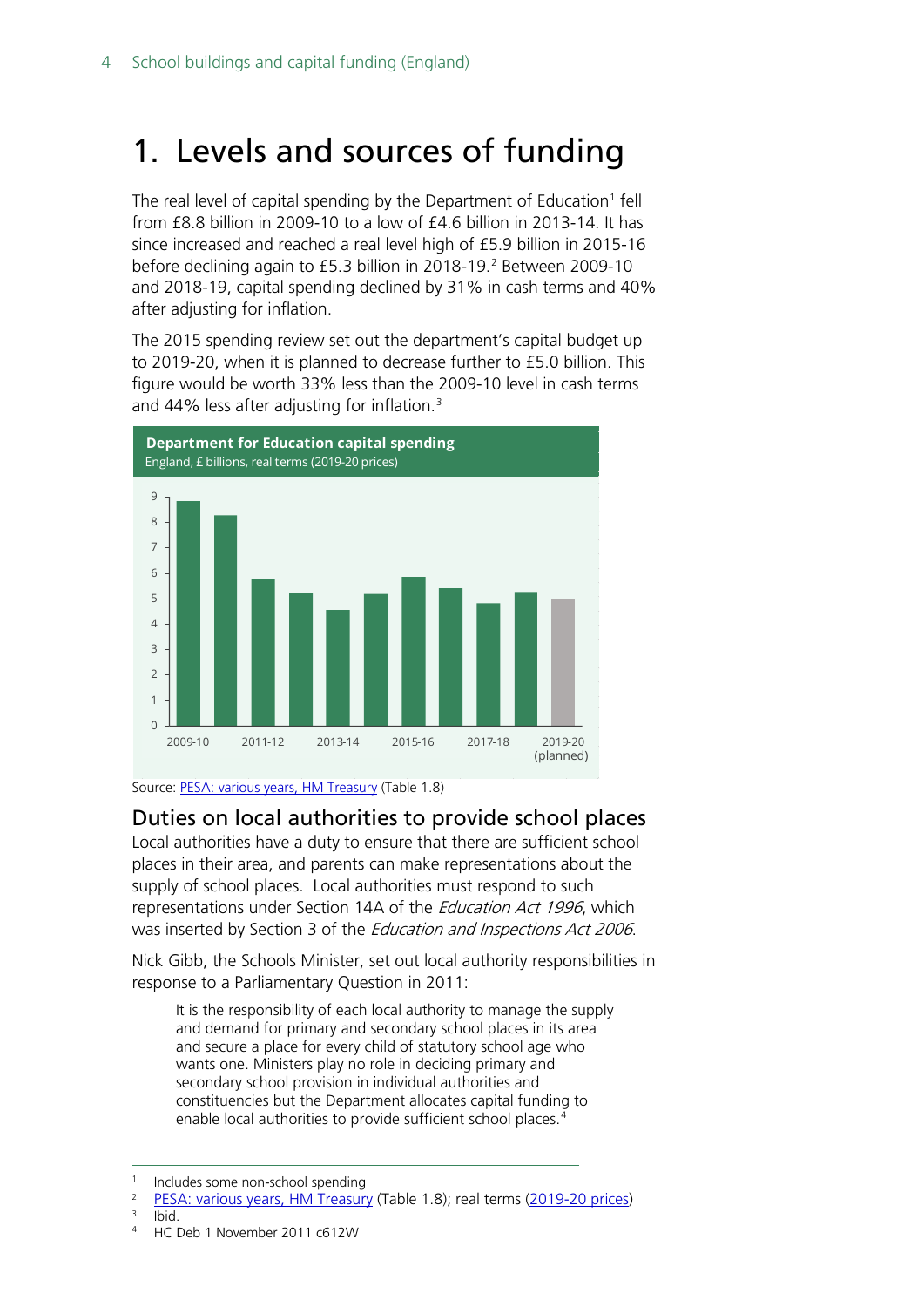How local authorities fulfil their statutory duties is a matter for each local authority to decide.

#### <span id="page-4-0"></span>Basic Need funding for local authorities

Basic Need capital allocations are made to local authorities (LAs) to support the capital requirement for providing new pupil places by expanding existing maintained schools, free schools or academies, and by establishing new schools.

The most recent [allocations](https://www.gov.uk/government/publications/basic-need-allocations) to local authorities were made in 2018. This funding is aimed at allowing local authorities to create the new school places they will need by September 2021. [5](#page-4-1)

From 2011-12 to 2018-19 the overall basic need funding allocations for England were worth around £10.5 billion for the whole period (in 2019- 20 prices) or around  $£1.3$  billion per year.<sup>[6](#page-4-2)</sup> Total planned allocations between 2019-20 and 2020-21 are expected to be around £1.1 billion (in 2019-20 prices).[7](#page-4-3)

In 2018-19 the allocation for England was around £1.3 billion (in 2019- 20 prices), this was 16% lower in real terms than in 2011-12. However, there were inter year variations in funding over this period. There are also large regional differences in how this funding has changed, this reflects differences in the assessed need for additional school places, as shown in the chart below.<sup>[8](#page-4-4)</sup>



Sources: Department for Education[, Basic need allocations for 2021;](https://www.gov.uk/government/publications/basic-need-allocations) HM Treasury, GDP [Deflators: June 2019](https://www.gov.uk/government/statistics/gdp-deflators-at-market-prices-and-money-gdp-june-2019-quarterly-national-accounts)

#### In June 2019 the Department for Education published the **Local** [Authority School Places Scorecards 2018](https://www.gov.uk/government/statistics/local-authority-school-places-scorecards-2018) which provides data on basic

<span id="page-4-2"></span><span id="page-4-1"></span><sup>&</sup>lt;sup>5</sup> Department for Education, <u>Basic need allocations for 2021: Explanatory note</u>, p1<br><sup>6</sup> Department for Education, Basic need allocations for 2021: Real terms (2019-20)

Department for Education, [Basic need allocations for 2021;](https://www.gov.uk/government/publications/basic-need-allocations) Real terms (2019-20 [prices\)](https://www.gov.uk/government/statistics/gdp-deflators-at-market-prices-and-money-gdp-june-2019-quarterly-national-accounts)

<span id="page-4-3"></span>Ibid.; The DfE published a joint allocation for 2013-15, this calculation is based on the assumption that the funding was allocated equally between the two years.

<span id="page-4-4"></span><sup>&</sup>lt;sup>8</sup> Department for Education, [Basic need allocations for 2021;](https://www.gov.uk/government/publications/basic-need-allocations) Real terms (2019-20 [prices\)](https://www.gov.uk/government/statistics/gdp-deflators-at-market-prices-and-money-gdp-june-2019-quarterly-national-accounts)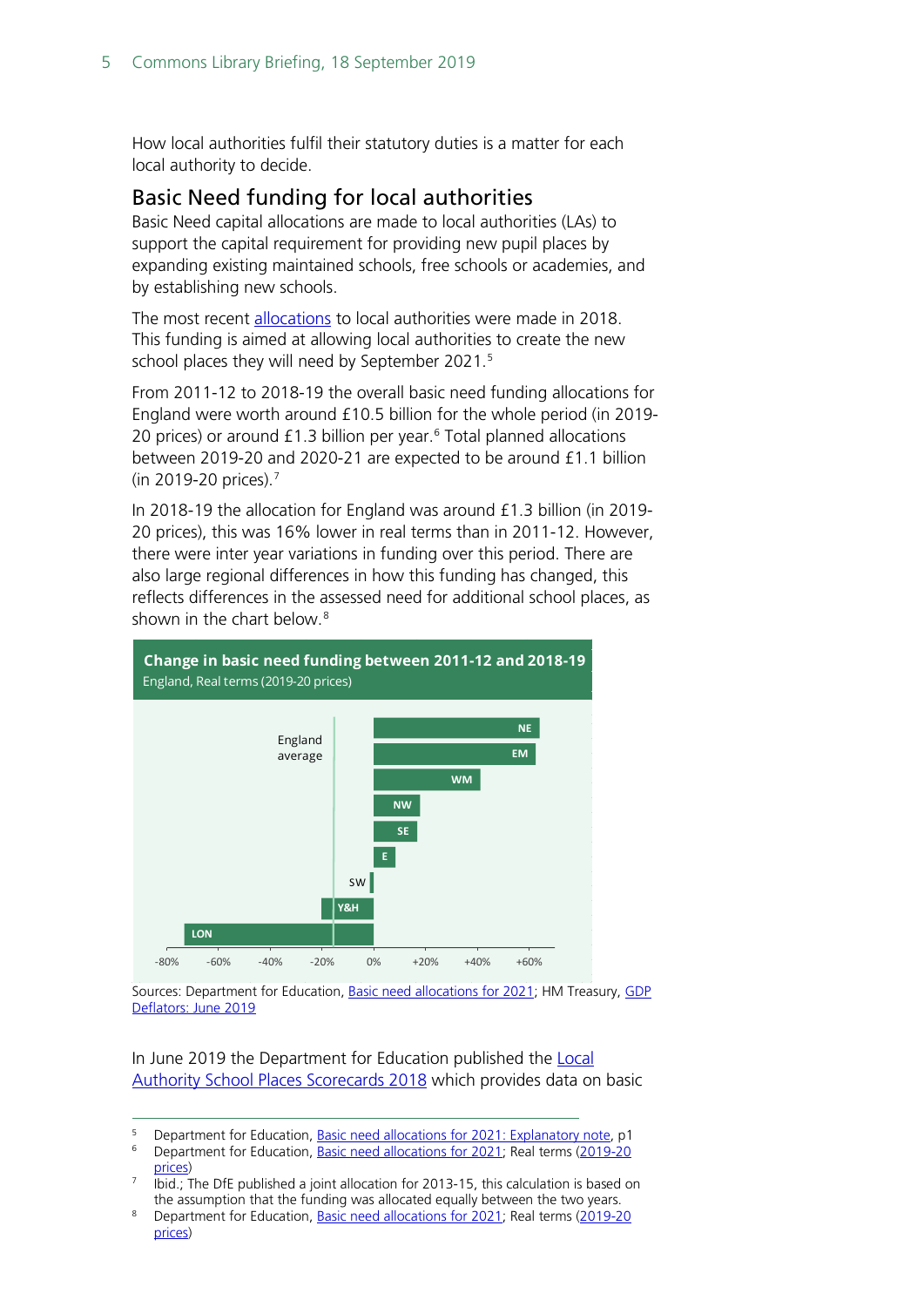needs allocations, new schools places created/planned, demand for new places, costs and the 'quality' of new places created.

### <span id="page-5-0"></span>School condition funding

School condition funding is the money allocated by the Government each year to improve and maintain the school estate (buildings and grounds), distributed through three separate allocations:

- devolved formula capital (DFC) allocations direct funding for individual schools rather than via local authorities. Allocations are based on a simple formula which takes school type and pupil numbers into account.
- school condition allocations  $(SCA)$  funding for organisations responsible for large numbers of schools, such as local authorities and large multi-academy trusts
- [condition improvement fund \(CIF\)](https://www.gov.uk/guidance/condition-improvement-fund) allocations funding for smaller multi-academy trusts, single academy trusts and sixth-form colleges[9](#page-5-1) (The CIF replaced the Academies Capital Maintenance Fund (ACMF) and the Building Condition Improvement Fund (BCIF))

From 2015-16 to 2019-20 the overall school condition allocations were worth around £6.3 billion for the whole period (in 2019-20 prices), or around  $£1.3$  billion per year.<sup>[10](#page-5-2)</sup>

In 2019-20 the allocation for England was around £1.2 billion, this was 5% lower in real terms than in 2015-16.<sup>[11](#page-5-3)</sup> However, there are large differences in how this funding has changed between different types of schools. Funding has shifted from maintained schools to academies. This reflects the process of academisation over this period. For further detail on these trends please see the table below.

| <b>School Condition Allocations (SCA)</b><br>England, £ millions, real terms (2019/20 prices)           |                              |                                         |                            |                 |            |                         |  |  |  |
|---------------------------------------------------------------------------------------------------------|------------------------------|-----------------------------------------|----------------------------|-----------------|------------|-------------------------|--|--|--|
|                                                                                                         |                              | 2015-16 2016-17 2017-18 2018-19 2019-20 |                            |                 |            | % change<br>over period |  |  |  |
| Local authority maintained schools<br>Voluntary aided schools                                           | 591<br>157                   | 553<br>148                              | 504<br>140                 | 459<br>132      | 420<br>125 | $-29%$<br>$-20%$        |  |  |  |
| Multi-academy trusts and sponsors receiving SCA<br>Institutions eligible for condition improvement fund | 74<br>472                    | 104<br>469                              | 135<br>476                 | 186<br>467      | 236<br>452 | $+218%$<br>$-4%$        |  |  |  |
| Non-maintained special schools<br>Specialist post-16 institutions<br>Total                              | $\overline{2}$<br>1<br>1.298 | 1<br>1<br>1.276                         | 1<br>$\mathbf{1}$<br>1.257 | 1<br>1<br>1.247 | 1<br>1.236 | $-21%$<br>$+23%$<br>-5% |  |  |  |

Note: 'Institutions eligible for condition improvement fund' includes single academies, small multi-academy trusts and sixth form colleges Source: Department for Education, [School Capital Funding](https://www.gov.uk/guidance/school-capital-funding) [accessed 17/09/19]

<span id="page-5-1"></span> 9 Department for Education, [2010 to 2015 government policy: school building and](https://www.gov.uk/government/publications/2010-to-2015-government-policy-school-building-and-maintenance/2010-to-2015-government-policy-school-building-and-maintenance)  [maintenance,](https://www.gov.uk/government/publications/2010-to-2015-government-policy-school-building-and-maintenance/2010-to-2015-government-policy-school-building-and-maintenance) 8 May 2015

<span id="page-5-3"></span><span id="page-5-2"></span><sup>&</sup>lt;sup>10</sup> Department for Education, [School Capital Funding](https://www.gov.uk/guidance/school-capital-funding) [accessed 17/09/19]; Real terms [\(2019-20 prices\)](https://www.gov.uk/government/statistics/gdp-deflators-at-market-prices-and-money-gdp-june-2019-quarterly-national-accounts)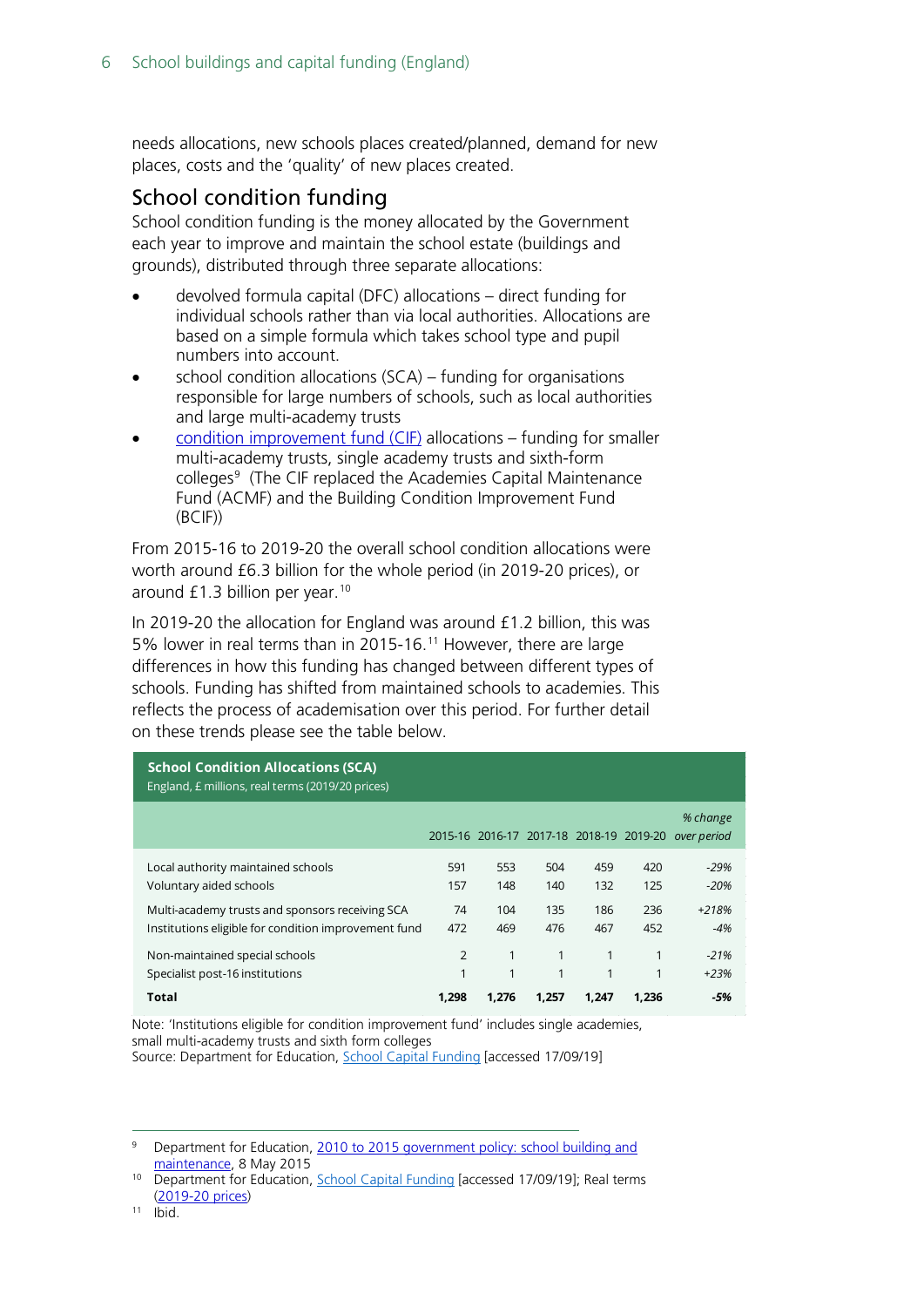In 2019-20 the devolved formula capital allocations in England were around £208 million, this was 5% lower than in 2015-16 (after adjusting for inflation).<sup>[12](#page-6-2)</sup> Between 2015-16 and 2019-20 the allocations were worth around £1.1 billion for the whole period (in 2019-20 prices), or around  $f(0.2)$  billion per year.<sup>[13](#page-6-3)</sup>

Earlier allocations for the school condition allocations and the devolved formula capital allocations can be found in the following links below:

- [2008-11](http://webarchive.nationalarchives.gov.uk/20100202114138/http:/www.teachernet.gov.uk/_doc/12167/Surrey_936_0409b.PDF)
- $\bullet$  [2011-12](http://webarchive.nationalarchives.gov.uk/20130123124929/http:/media.education.gov.uk/assets/files/xls/a/2011%2012%20allocations%20to%20local%20authorities.xls)
- $\bullet$  [2012-13](http://webarchive.nationalarchives.gov.uk/20130123124929/http:/media.education.gov.uk/assets/files/xls/2/2012%2013%20capital%20allocations%20summary%20revised%20july%202012.xls)
- [2013-14](file:///C:%5CUsers%5Cboltonpd%5CAppData%5CLocal%5CMicrosoft%5CWindows%5CTemporary%20Internet%20Files%5CContent.Outlook%5CF5L5MJXN%5C14%20http:%5Cwebarchive.nationalarchives.gov.uk%5C20130123124929%5Chttp:%5Cmedia.education.gov.uk%5Cassets%5Cfiles%5Cxls%5Cf%5Cfinal%20capital%20allocations%20spreadsheet-dfc%20maintenance%202013-14-basic%20need%202013-15_001.xls)
- [2014-15](http://webarchive.nationalarchives.gov.uk/20140203092003/https:/www.gov.uk/government/publications/capital-allocations)

### <span id="page-6-0"></span>Capital maintenance funding and support for multiacademy trusts (MATs)

Multi-academy trusts (MATs) with at least 5 academies and more than 3,000 pupils receive a capital funding allocation to deploy across their estate, designed to address their priority maintenance and expansion needs. This **funding** is provided by the Education and Skills Funding Agency to keep school buildings in good condition so pupils can learn in a safe and effective environment. [14](#page-6-4)

### <span id="page-6-1"></span>Healthy Pupil Capital Fund (2018-19)

On 28 February 2017, the DfE announced that £415 million of funding from the soft drinks industry levy would be allocated to schools in 2018-19 to "pay for facilities to support physical education, after-school activities and healthy eating." It added that schools would be able to use the funding – referred to as the healthy pupils capital fund (HPCF) – to "improve facilities for children with physical conditions or support young people struggling with mental health issues."[15](#page-6-5)

#### **Reduction of funding for HPCF**

On 17 July 2017, the Education Secretary announced an additional £1.3 billion for the core schools budget across 2018-19 and 2019-20, which would, she said, be "funded in full from efficiencies and savings that I have identified in my Department's budget." She went on to explain that "efficiencies and savings" from the Department's capital budget would release £420 million, £315 million of which would come from the money originally committed for the HPCF:

Efficiencies and savings across our main capital budget can, I believe, release £420 million. The majority of this will be from healthy pupils capital funding, from which we can make savings of £315 million. This reflects reductions in forecast revenue from the soft drinks industry levy. I will be able to channel the planned budget, which remains in place, to frontline schools, while

<span id="page-6-2"></span> $12$  Ibid.

<span id="page-6-3"></span> $13$  Ibid.

<span id="page-6-4"></span><sup>&</sup>lt;sup>14</sup> Department for Education, *Capital funding for multi-academy trusts (MATs)*, 13 March 2019

<span id="page-6-5"></span><sup>&</sup>lt;sup>15</sup> Department for Education, New funding to boost schools facilities and healthy [lifestyles,](https://www.gov.uk/government/news/new-funding-to-boost-schools-facilities-and-healthy-lifestyles) 28 February 2017.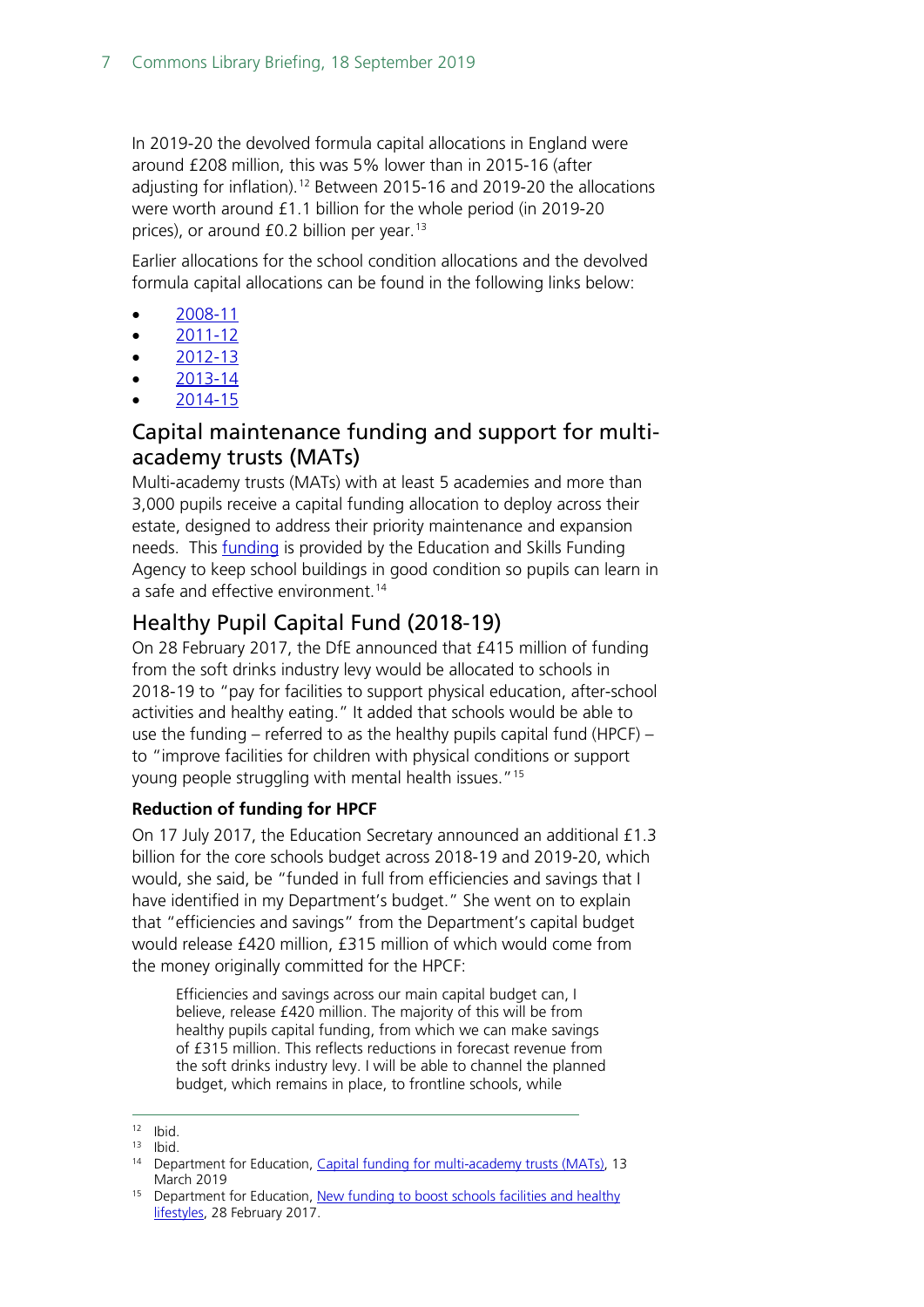meeting our commitment that every single pound of England's share of spending from the levy will continue to be invested in improving children's health; that includes £100 million in 2018-19 for healthy pupils capital.<sup>[16](#page-7-1)</sup>

A [subsequent](http://www.parliament.uk/written-questions-answers-statements/written-question/commons/2017-07-18/5924) response to a parliamentary question confirmed that £100 million would be invested in the HPCF in 2018-19, with the funding for one year only.<sup>[17](#page-7-2)</sup> The funding for the PE and Sports Premium announced at the 2016 Budget remained unchanged.<sup>[18](#page-7-3)</sup>

#### **HPCF allocations**

The HPCF was allocated through the existing arrangements for schools' capital funding. Single and small academy trusts and sixth form colleges were able to bid for funding through the Condition Improvement Fund, with [guidance](https://www.gov.uk/guidance/condition-improvement-fund#cif-applications-for-2018-to-2019) published by the Education and Skills Funding Agency stating that the HPCF "is intended to improve children's and young people's physical and mental health by enhancing access to facilities for physical activity, healthy eating, mental health and wellbeing and medical conditions, such as kitchens, dining facilities, changing rooms, playgrounds and sports facilities."<sup>[19](#page-7-4)</sup> In March 2018 the Education and Skills Funding Agency [published](https://www.gov.uk/government/publications/condition-improvement-fund-2018-to-2019-outcome) the list of schools who had successfully bid for funding from the Condition Improvement Fund. £38 million was provided for specific projects supported by the HPCF in 2018-19.[20](#page-7-5)

Local authorities, large multi-academy trusts and other bodies are not eligible to bid for the Condition Improvement Fund and instead receive School Condition Allocations (SCA). They received a direct allocation from the HPCF in addition to their normal SCA for 2018-19.<sup>21</sup> School Condition Allocations for 2018-19 were [published](https://www.gov.uk/government/publications/capital-allocations) in March 2018.[22](#page-7-7)

### <span id="page-7-0"></span>Targeted Basic Need Programme (2013-15)

The Targeted Basic Need Programme, launched in March 2013 by the then Coalition Government, aimed to provide additional funding for school places in areas where they are most needed. It was worth around £0.8 billion in total for the years it covered (2013-15). A breakdown by local authority can be found alongside the most recent Basic Need [allocations.](https://www.gov.uk/government/publications/basic-need-allocations-2015-to-2018)

In a July 2013 [Written Ministerial Statement](http://www.publications.parliament.uk/pa/cm201314/cmhansrd/cm130718/wmstext/130718m0001.htm#13071861000003) announcing the successful applicants, the then Schools Minister David Laws stated:

[...] we invited applications from local authorities for additional new places, particularly focused on places in outstanding or good schools, and on creating new academies sponsored by organisations with a good track record in educational success. […] I am delighted to announce that the Targeted Basic Need

<span id="page-7-1"></span><sup>&</sup>lt;sup>16</sup> HC Deb 17 July 2017, [cc563-66.](http://hansard.parliament.uk/commons/2017-07-17/debates/5177EE31-DB66-4CCE-98FC-04A0B8183C8D/SchoolsUpdate)

<span id="page-7-2"></span><sup>17</sup> [PQ 107301,](http://www.parliament.uk/written-questions-answers-statements/written-question/commons/2017-10-11/107301) 18 October 2017.

<span id="page-7-3"></span><sup>18</sup> [PQ 3745,](http://www.parliament.uk/written-questions-answers-statements/written-question/commons/2017-07-10/3745) 24 July 2017; [HC Deb 17 July 2017, c564.](http://hansard.parliament.uk/commons/2017-07-17/debates/5177EE31-DB66-4CCE-98FC-04A0B8183C8D/SchoolsUpdate#contribution-0DAFA6D8-0C2E-40B4-AA90-B117C50939E1)

<span id="page-7-4"></span><sup>&</sup>lt;sup>19</sup> Education and Skills Funding Agency, [Condition Improvement Fund,](https://www.gov.uk/guidance/condition-improvement-fund#cif-applications-for-2018-to-2019) last updated 14 December 2017.

<span id="page-7-5"></span><sup>&</sup>lt;sup>20</sup> [Condition Improvement Fund: 2018 to 2019 outcome,](https://www.gov.uk/government/publications/condition-improvement-fund-2018-to-2019-outcome) Education and Skills Funding Agency, March 2018.

<span id="page-7-6"></span><sup>&</sup>lt;sup>21</sup> PO 118920, 19 December 2017.

<span id="page-7-7"></span><sup>&</sup>lt;sup>22</sup> [School capital funding allocations,](https://webarchive.nationalarchives.gov.uk/20190302155604/https:/www.gov.uk/government/publications/capital-allocations) Education and Skills Funding Agency, March 2018.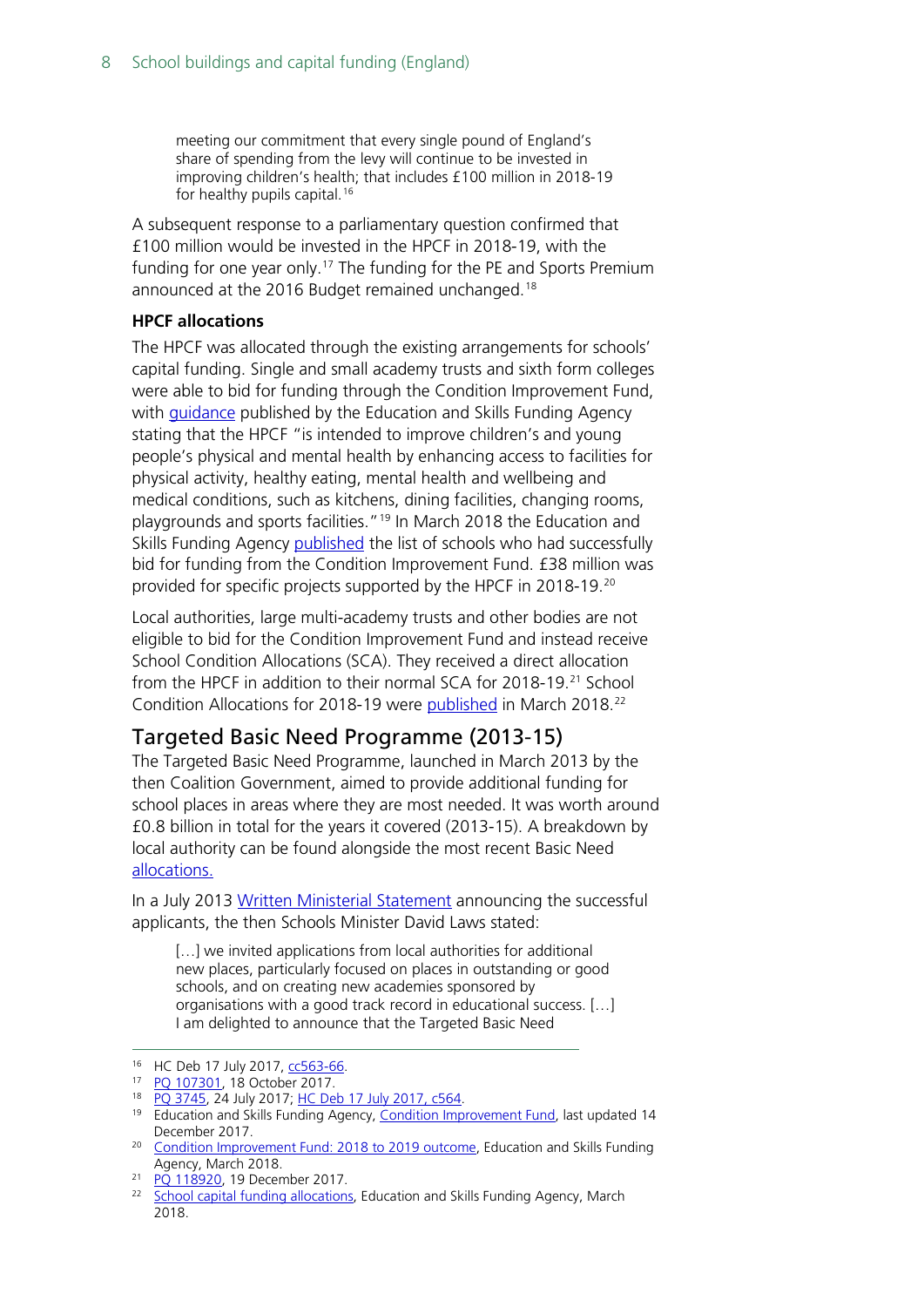programme will provide £820 million to fund an additional 74,000 high-quality school places on top of those already created and funded - all in areas that face the greatest pressure on places. These new places will be in 45 new schools and in 333 expanding schools that are rated as outstanding or good.<sup>[23](#page-8-1)</sup>

In December 2013 the Government announced details of the new [academies being built under the Targeted Basic Need Programme.](https://www.gov.uk/government/news/bt-mossbourne-academy-and-the-harris-federation-named-among-sponsors-of-new-academies) [24](#page-8-2)

The places created through the programme became available between September 2014 and September 2015.

#### <span id="page-8-0"></span>Other information

Information is also available from the DfE on:

- **[Academy Property Transactions](https://www.gov.uk/government/publications/academy-property-transactions)**
- [Disposal of school land: Decisions](https://www.gov.uk/government/publications/school-land-decisions-about-disposals)
- [An overview of school building and maintenance policy under the](https://www.gov.uk/government/publications/2010-to-2015-government-policy-school-building-and-maintenance/2010-to-2015-government-policy-school-building-and-maintenance)  [Coalition Government](https://www.gov.uk/government/publications/2010-to-2015-government-policy-school-building-and-maintenance/2010-to-2015-government-policy-school-building-and-maintenance)

General information on schools' [capital expenditure and funding](https://www.gov.uk/government/collections/school-capital-expenditure-and-funding) is provided on the gov.uk website.[25](#page-8-3)

The Department for Education's [Governance](https://www.gov.uk/government/publications/governance-handbook) Handbook, most recently updated in March 2019, also includes a useful overview of school capital funding (see section 6.10.4).

<span id="page-8-1"></span><sup>23</sup> [HC Deb 18 July 2013 c121-122WS](http://www.publications.parliament.uk/pa/cm201314/cmhansrd/cm130718/wmstext/130718m0001.htm#13071861000003)

<span id="page-8-2"></span><sup>&</sup>lt;sup>24</sup> Department for Education, **BT**, Mossbourne Academy and the Harris Federation [named among sponsors of new academies,](https://www.gov.uk/government/news/bt-mossbourne-academy-and-the-harris-federation-named-among-sponsors-of-new-academies) 12 December 2013

<span id="page-8-3"></span> $25$  Department for Education, [Schools capital expenditure and funding](https://www.gov.uk/government/collections/school-capital-expenditure-and-funding) collection [accessed 22 September 2015]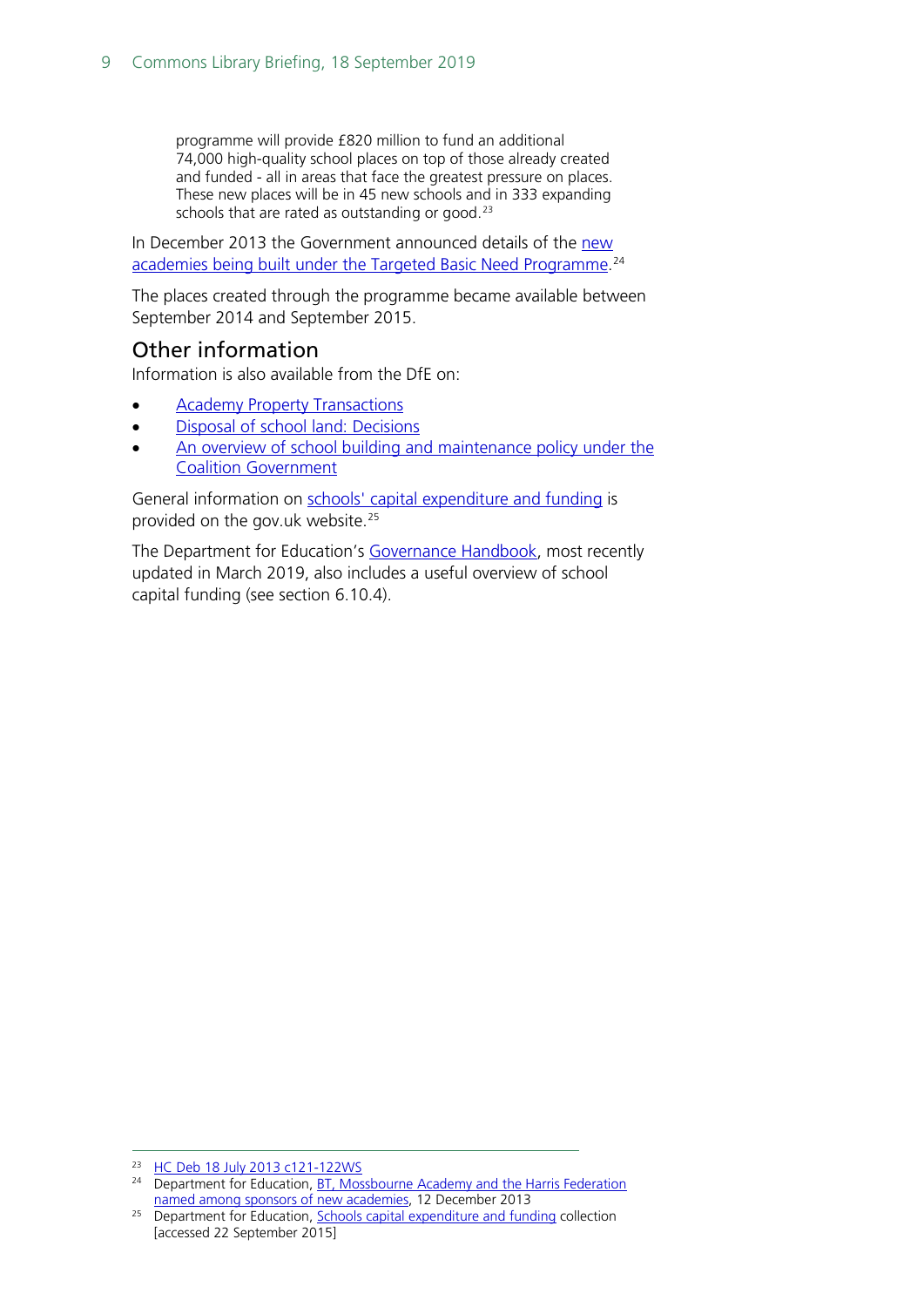# <span id="page-9-0"></span>2. Priority School Building Programme

# <span id="page-9-1"></span>2.1 Development of the PSBP

The Priority School Building Programme (PSBP) was launched by the Coalition Government in July 2011. It replaced the Building Schools for the Future Programme established by the previous Labour Government, which was ended by the Coalition Government soon after it took office. The announcement of the closure included the announcement of a review of capital funding. [26](#page-9-2)

Sebastian James' [review of capital funding](https://www.gov.uk/government/publications/review-of-education-capital) was subsequently published in April 2011.[27](#page-9-3)

In a [statement to the House in July 2011,](http://www.publications.parliament.uk/pa/cm201011/cmhansrd/cm110719/debtext/110719-0001.htm#11071988000003) the then Education Secretary Michael Gove said that the design of the Building Schools for the Future Programme "was not as efficient as it could have been. Specifically, it did not prioritise schools in the worst condition and it did not procure new buildings as cheaply as possible."

In its place, he announced the PSBP, which would be available to "all schools—academies, community schools and voluntary-aided schools and local authorities that are responsible for the maintenance of a number of schools" and focused on schools with the "greatest need":

I am also aware that many of our existing school buildings across the country are in desperate need of repair. I am grateful to hon. Members from all parties who have shown me and my colleagues schools in their constituencies that desperately need investment. The energy and skill with which so many colleagues have lobbied underlines how effectively so many hon. Members across the House represent the most needy in their constituencies.

We have already made £1.4 billion available this year to deal with maintenance problems. Overall, we are spending more on school buildings in every year of this Parliament cumulatively than the previous Government spent in every year of their first two Parliaments. But I want to do more, which is why today I am launching a new privately financed school building programme to address the schools in the worst condition, wherever they are in the country. The programme will be open to local authorities and schools that had been due funding via BSF but, critically, it will also be open to those which, despite real problems, had never been promised BSF funding. I believe strongly that those in genuine need should receive the funding they deserve and that no part of the country should be favoured over any other. Individual schools and local authorities will all be able to apply, and I am launching the application process today. The scheme will be rigorously policed to ensure that we do not incur the excessive costs incurred by previous privately financed schemes. The programme should cover between 100 and 300 schools, with the

<span id="page-9-2"></span><sup>&</sup>lt;sup>26</sup> See a Written Ministerial Statement by the then Education Secretary, Michael Gove, beginning at [HC Deb 5 July 2010 c47,](http://www.publications.parliament.uk/pa/cm201011/cmhansrd/cm100705/debtext/100705-0002.htm#10070511000002) and the following debate

<span id="page-9-3"></span><sup>&</sup>lt;sup>27</sup> Department for Education, [Review of Education capital,](https://www.gov.uk/government/publications/review-of-education-capital) 5 April 2011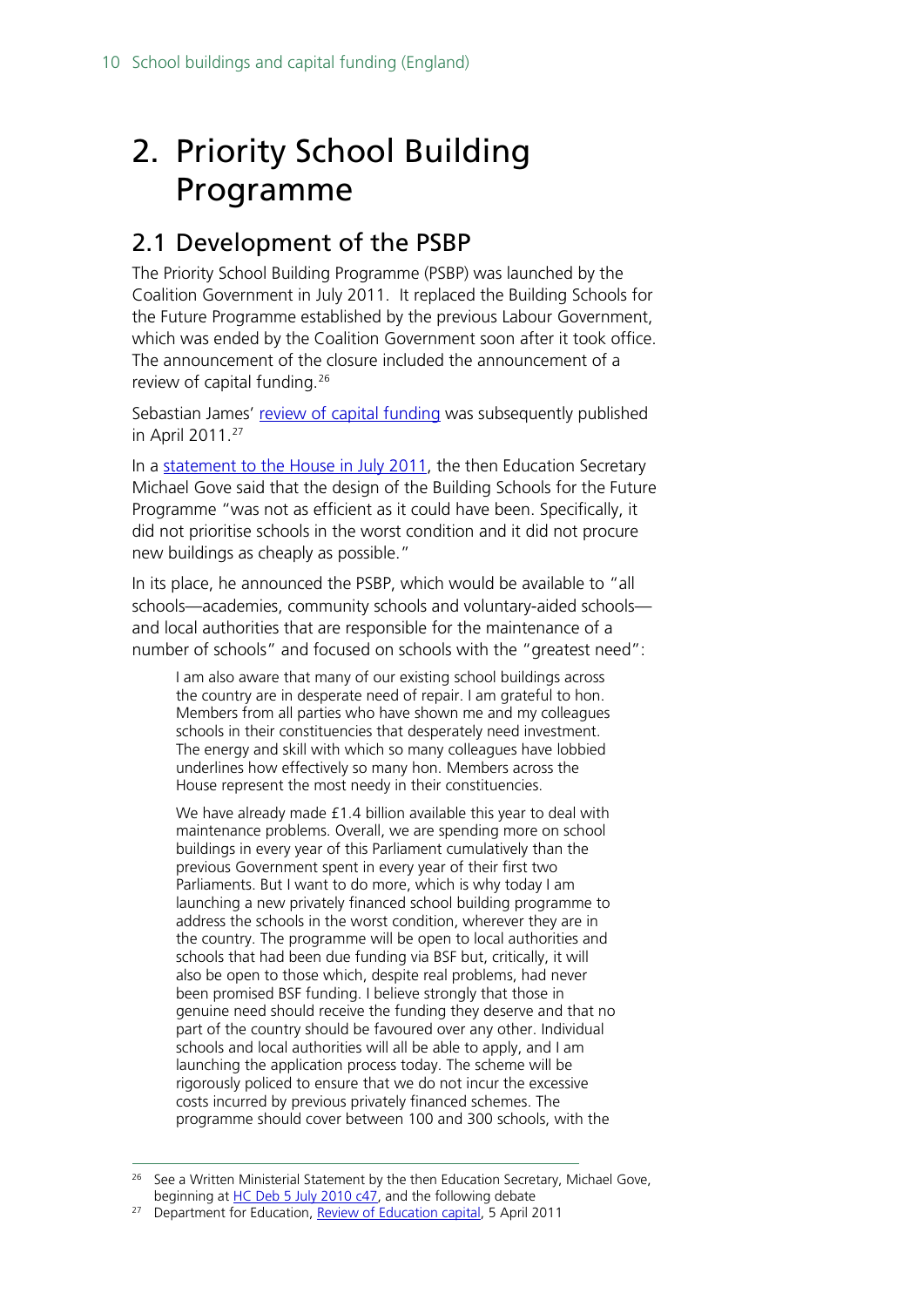first of these open in September 2014, and is expected to be worth about £2 billion in up-front construction costs.<sup>[28](#page-10-1)</sup>

In a subsequent [letter to local authorities,](http://www.education.gov.uk/inthenews/inthenews/a00192488/michael-gove-announcement-on-education-funding) the then Secretary of State added:

The programme will be available to all publicly funded schools. I am determined that criticisms of the previous model for private financing must be addressed and I will only agree to projects when a series of rigorous value for money tests have been passed.

Local authorities, schools, and organisations with responsibility for schools will be able to submit applications for the programme.<sup>[29](#page-10-2)</sup>

[General information](https://www.gov.uk/government/publications/psbp-overview/priority-school-building-programme-overview) about PSBP is available on the gov.uk website.<sup>30</sup>

There have been two phases of PSBP. The first was [announced](https://www.gov.uk/government/news/written-ministerial-statement-on-the-priority-school-building-programme) in May 2012,  $31$  the [second](https://www.gov.uk/government/speeches/education-spending) in May 2014.  $32$ 

The successful schools in this second wave were announced on 9 February 2015. The announcement stated that under this second phase:

[...] around £2 billion will be invested in rebuilding or refurbishing buildings at 277 schools across England, under the second phase of the government's flagship Priority School Building Programme. 260 schools are already benefiting under the first phase of the programme, bringing the total number to receive a revamp to 537.[33](#page-10-6)

## <span id="page-10-0"></span>2.2 Education Committee evidence session

In March 2015, the Education Select Committee in the Commons held a [one off evidence session](http://data.parliament.uk/writtenevidence/committeeevidence.svc/evidencedocument/education-committee/priority-schools-building-programme/oral/18617.pdf) on the PSBP, as well as taking written [evidence.](http://www.parliament.uk/business/committees/committees-a-z/commons-select/education-committee/inquiries/parliament-2010/priority-schools-building-programme/?type=Written#pnlPublicationFilter)

In oral evidence, the then Schools Minister David Laws was asked what message he would send to schools that had applied for the two phases of PSBP but not been successful:

Q149 Chair: What message would you send to those schools that applied for PSBP 1 and 2 but failed? What confidence can they have that they will be funded in future?

Mr Laws: If they are academies, I would urge them to apply to the new condition improvement fund. Obviously, through that we fund some quite large bids. We are going through the bids and approving them at the moment. Although some of them are for £40,000 or £50,000, there will be some multimillion pound bids. If they are academies, they can bid for that and potentially get a large amount of money. If they are LA-maintained schools, they should know that we have now made this three-year allocation of maintenance, perhaps for the first time ever, so local authorities

<span id="page-10-3"></span><sup>30</sup> Department for Education, [Priority School Building Programme,](https://www.gov.uk/government/publications/psbp-overview/priority-school-building-programme-overview) 7 August 2015

<span id="page-10-1"></span><sup>28</sup> [HC Deb 19 July 2011 c793](http://www.publications.parliament.uk/pa/cm201011/cmhansrd/cm110719/debtext/110719-0001.htm#11071988000003)

<span id="page-10-2"></span><sup>&</sup>lt;sup>29</sup> Department for Education, [Michael Gove announcement on education funding,](https://www.gov.uk/government/news/michael-gove-announcement-on-education-funding) 19 July 2011

<span id="page-10-4"></span><sup>&</sup>lt;sup>31</sup> Department for Education, Written ministerial statement on the Priority School [Building Programme,](https://www.gov.uk/government/news/written-ministerial-statement-on-the-priority-school-building-programme) 24 May 2012

<span id="page-10-5"></span><sup>&</sup>lt;sup>32</sup> Department for Education, [Education spending,](https://www.gov.uk/government/speeches/education-spending) 1 May 2014

<span id="page-10-6"></span> $33$  Department for Education,  $\overline{66}$  billion investment to rebuild and improve schools [across England,](https://www.gov.uk/government/news/6-billion-investment-to-rebuild-and-improve-schools-across-england) 9 February 2015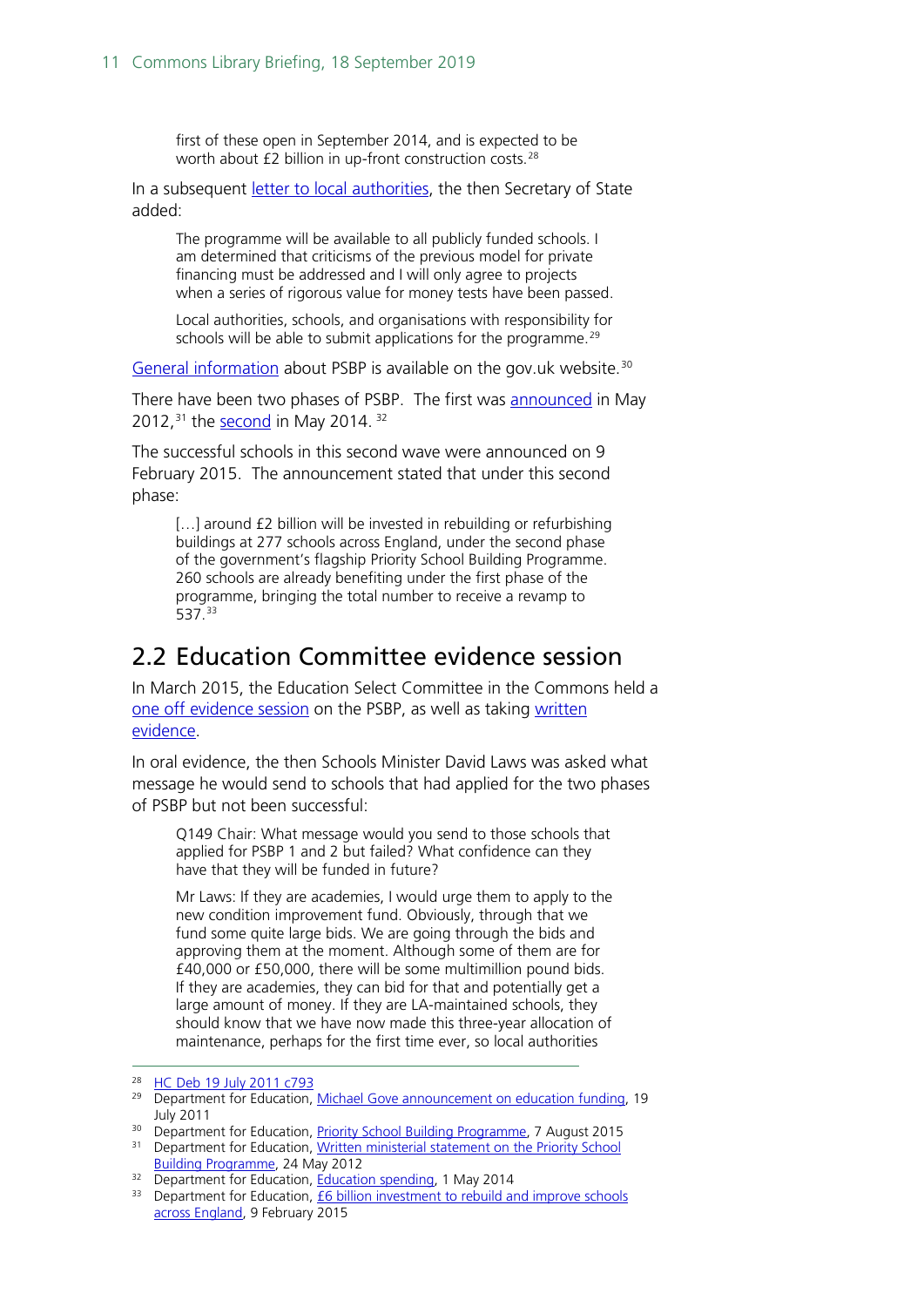<span id="page-11-0"></span>now have a lot of money for this, which is allocated on the basis of need in their area. Schools should be going to the local authority, particularly if the local authority put them forward for one of the Priority School Building Programmes, and saying, "We are disappointed that we didn't get into it, but we know you have some money allocated for condition need. You obviously accept that we have condition need, so can we now sit down and talk about how some of that money can come our way?<sup>[34](#page-11-0)</sup>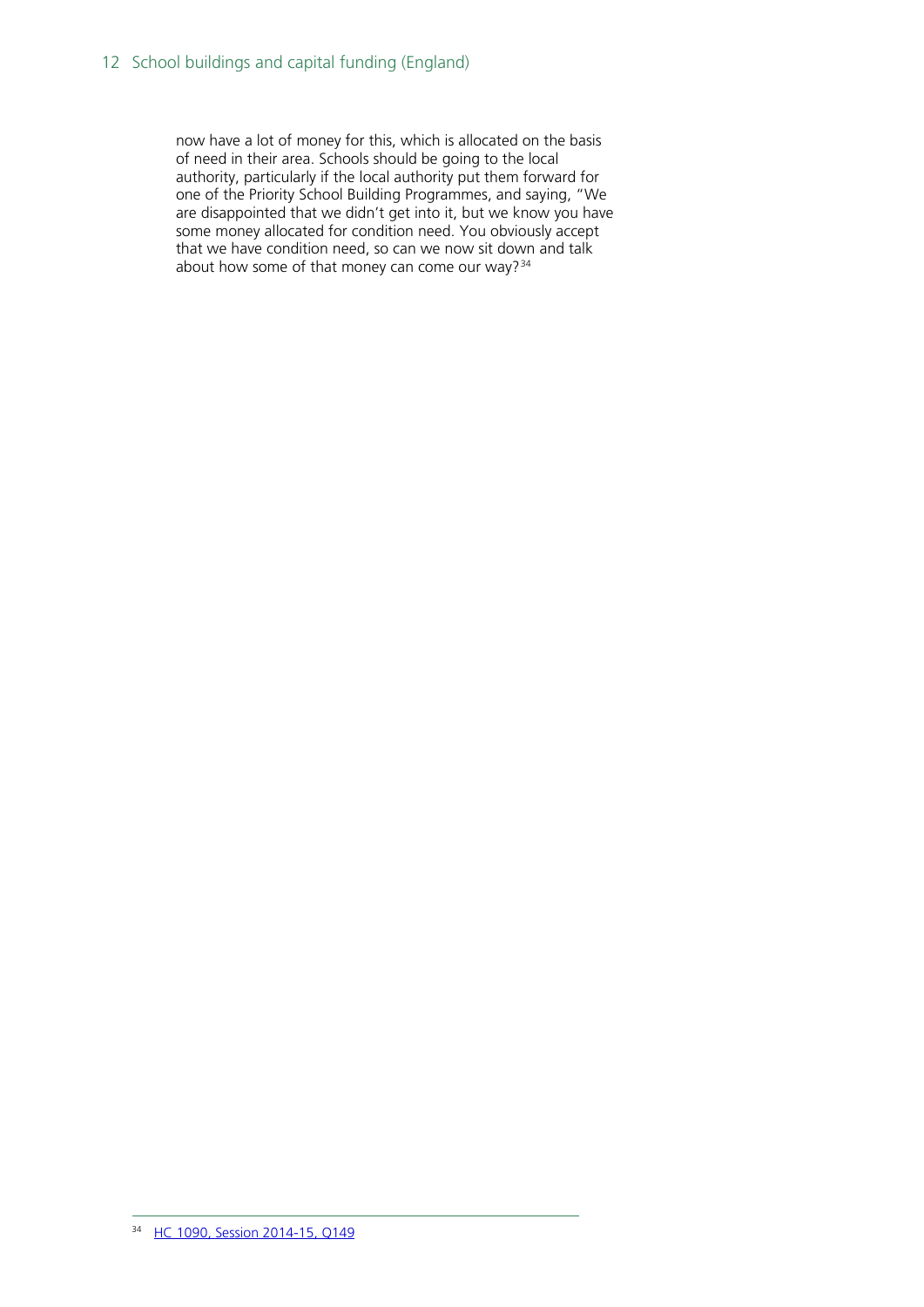# <span id="page-12-0"></span>3. National Audit Office report: Capital funding for schools

In February 2017, the National Audit Office published a report on [Capital funding for schools](https://www.nao.org.uk/press-release/capital-funding-for-schools/) in England, which assessed the current position of the school estate and the funding required for its maintenance and expansion.

The report's key findings covered a variety of areas:

#### **Providing school places**

- The Department for Education and local authorities had created a net increase of 599,000 school places between 2010 and 2015, at a cost of £7.5 billion
- 420,000 additional places are forecast to be needed between 2016 and 2021 with demand highest in London and the South East.
- School places were unevenly available, with pressure in some areas and large amounts of spare capacity elsewhere
- Local authorities faced significant challenges in providing school places on time, particularly in London and the South East
- The DfE had improved how it estimates the need for school places and allocates money more closely according to need
- Where academies do not want to expand or relationships with the local authority are weak, authorities are restricted in their ability to provide sufficient school places – a statutory duty. This was also affected by free schools, whose opening local authorities can initiate but not fully control
- The Government's plan for 500 new free schools by 2020 could eventually provide 270,000 additional places; around half of which are estimated to be available by 2012.
- Around half of places at maintained free schools up to 2021 are expected to contribute towards meeting local demographic need. The remainder will create some spare capacity in schools in their immediate area.
- Free schools that create spare capacity affect pupil numbers and funding for neighbouring schools and, where a significant number of places are not filled, their own financial viability.

#### **The school estate**

- It would cost £6.7bn to return all school buildings to a satisfactory or better condition
- The DfE has improved its data on the condition of the school estate but is not yet able to assess reliably how the condition is changing over time; the first results from a new property data survey to assess this are expected in 2017
- There is a significant risk of major costs arising from deterioration of the estate, with the DfE estimating that the cost of returning schools to satisfactory condition will double between 2015-16 and 2020-21
- Funding to repair school buildings is better targeted than previously but still does not fully follow need; 47% of local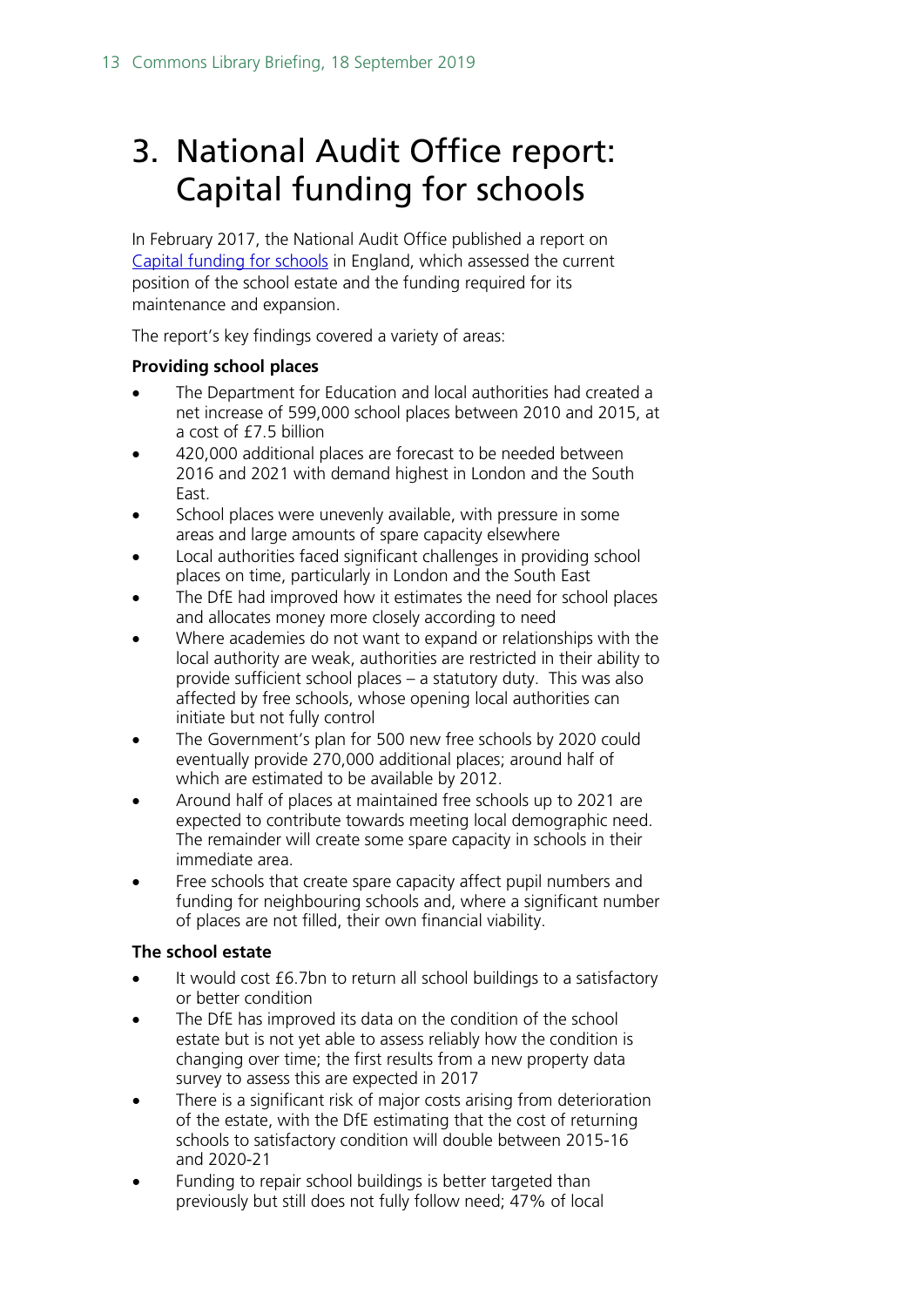authorities said they did not think school condition allocations were allocated appropriately

#### **Delivering capital projects**

- The cost of delivering capital projects varies considerably between local authorities and the Department's role in promoting good practice is limited
- The Priority School Building Programme has replaced many schools in poor condition at a lower cost than Building Schools for the Future
- The lack of suitable sites is the biggest risk for delivering buildings for new free schools
- It is not clear that the DfE, local authorities and academy trusts have the skills and resources they need to manage capital programmes effectively.[35](#page-13-0)

The report made a series of recommendations to the Department, including that it should continue to improve its understanding of the condition of the school estate, work more closely with local authorities to understand and meet need and, in assessing applications for new free schools, explicitly assess whether the value gained from increasing choice and competition outweighs the disadvantages of creating spare school places.<sup>[36](#page-13-1)</sup>

<sup>&</sup>lt;sup>35</sup> National Audit Office, [Capital funding for schools,](https://www.nao.org.uk/wp-content/uploads/2017/02/Capital-funding-for-schools.pdf) February 2017, p7-12

<span id="page-13-1"></span><span id="page-13-0"></span><sup>&</sup>lt;sup>36</sup> Full list of recommendations available in National Audit Office, Capital funding for [schools,](https://www.nao.org.uk/wp-content/uploads/2017/02/Capital-funding-for-schools.pdf) p13